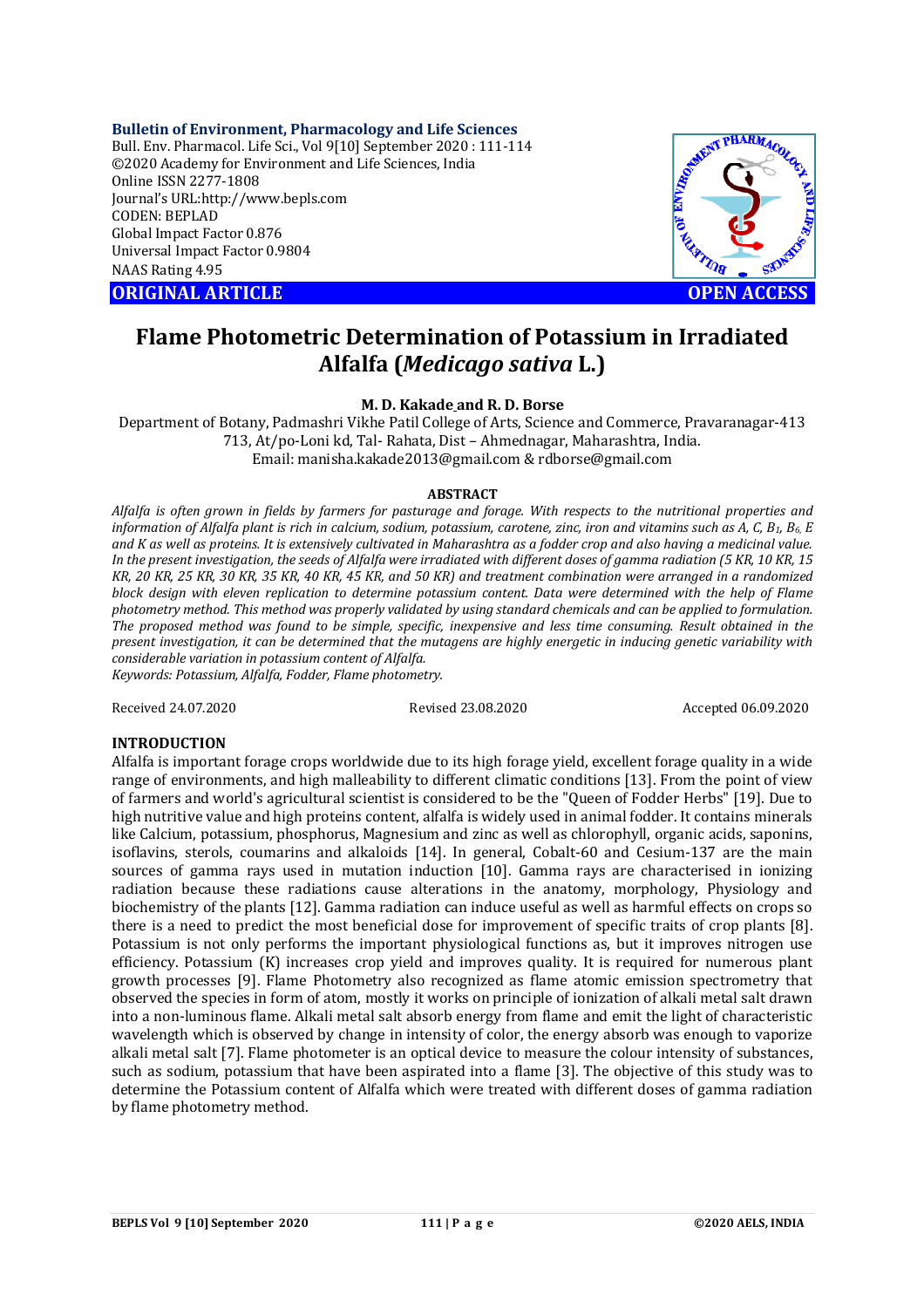# **MATERIAL AND METHODS**

### **Method of Sample Collection**:

Alfalfa plant samples were collected from all the treated and untreated concentration, which were planted in field by RBD method with eleven replication.[5].

## **Preparation of dried Alfalfa powder:**

For preparation of dried alfalfa powder, fresh Alfalfa leaves with stem of various doses was dried at room temperature in a dark room. The dried Alfalfa after 3-4 days was powdered in a grinder [16].

### **Preparation of various extract for dried Alfalfa plant:**

**Wet digestion of sample:** For wet digestion of sample, exactly (1.000gm) of the powdered sample was taken in digesting glass tube. Twelve milliliters (12ml) of HNO3 was added to the samples and mixture was kept for overnight at room temperature. Then 4.0 ml perchloric acid (HClO4) was added to this mixture and was kept in the fumes block for digestion. The temperature was increased gradually, starting from 50ºC and increasing up to 250-300 C. The digestion completed in about 70-85 min as indicated by the appearance of white fumes. The mixture was left to cool down and the contents of the tubes were transferred to 100 ml volumetric flasks and the volumes of the contents were made to 100 ml with distilled water. Stored the digest and used it for mineral determination [1].

# **Determination of Potassium (K) in Alfalfa by flame photometer**:

**Principle:** The flame photometer measures the emission of radiant energy when atoms of an element return to their ground state after their excitation by the high temperature of the flame. The degree of emission is related to the concentration of the element in the solution [1].

**Procedure:** Potassium analysis of the sample were done by the method of flame photometry. Standard solution of potassium (K) were prepared by dissolving 190.6 mg of Potassium chloride (KCl), so it gives 100 ppm of K [1]. Standard solutions of 20, 40, 60, 80 and 100 milli equivalent/L were used both for K. The same wet digested sample solutions were used for the determination of potassium [4].

## **Measurement procedure:**

Sample of irradiated Alfalfa extracts were analyzed for mineral detection using standard and distilled water as a reference. For various extract of Alfalfa, standards prepared in distilled water was used. Here instrument has given concentration of minerals in millimole/100ml. From this, amount of minerals present in terms of mg/g Alfalfa were calculated [6].

#### **RESULTS AND DISCUSSION**

Result for analysis of potassium in various irradiated extract of Alfalfa in terms of mmol/100ml, ppm and mg/g Alfalfa is given in following table:

| S. No. | ml. of standard | <b>Dilution</b> | <b>Conc. of Standard</b> | <b>Meter Reading</b> |  |
|--------|-----------------|-----------------|--------------------------|----------------------|--|
|        | $(ppm)$ soln    |                 | (ppm)                    | (Potassium)          |  |
|        |                 | 100             | 20                       | 16                   |  |
|        |                 | 100             | 40                       |                      |  |
|        | 65              | 100             | 60                       | 58                   |  |
|        | 80              | 100             | 80                       |                      |  |
|        | 100             | 100             | $100\,$                  | 100                  |  |

# **Table 1.1- Standardization of Potassium solution:**

Repeatability of method is checked by repeating the same procedure by preparing standard solution for three times on three different days. This is mean of three meter reading for Potassium which are taken on three different days.

#### **Effect of Gamma Radiation on Potassium content of Irradiated Alfalfa:**

The result reveals that average maximum content of Potassium in the Alfalfa was 97.6 mg at 25KR dose of gamma radiation. However, minimum average content of Potassium was reported in 50KR and control with 53 mg and 61 mg respectively. It is quite noticeable that lower doses of gamma radiation shows maximum content of Potassium while higher doses of gamma radiation shows minimum content of Potassium. 20KR and 25KR doses of gamma radiation shows maximum content of Potassium. When increasing the dose of gamma radiation from 30KR to 50KR the amount of Potassium goes on decreasing. The amount of Potassium in Alfalfa shows variations in all the doses of gamma radiation and control.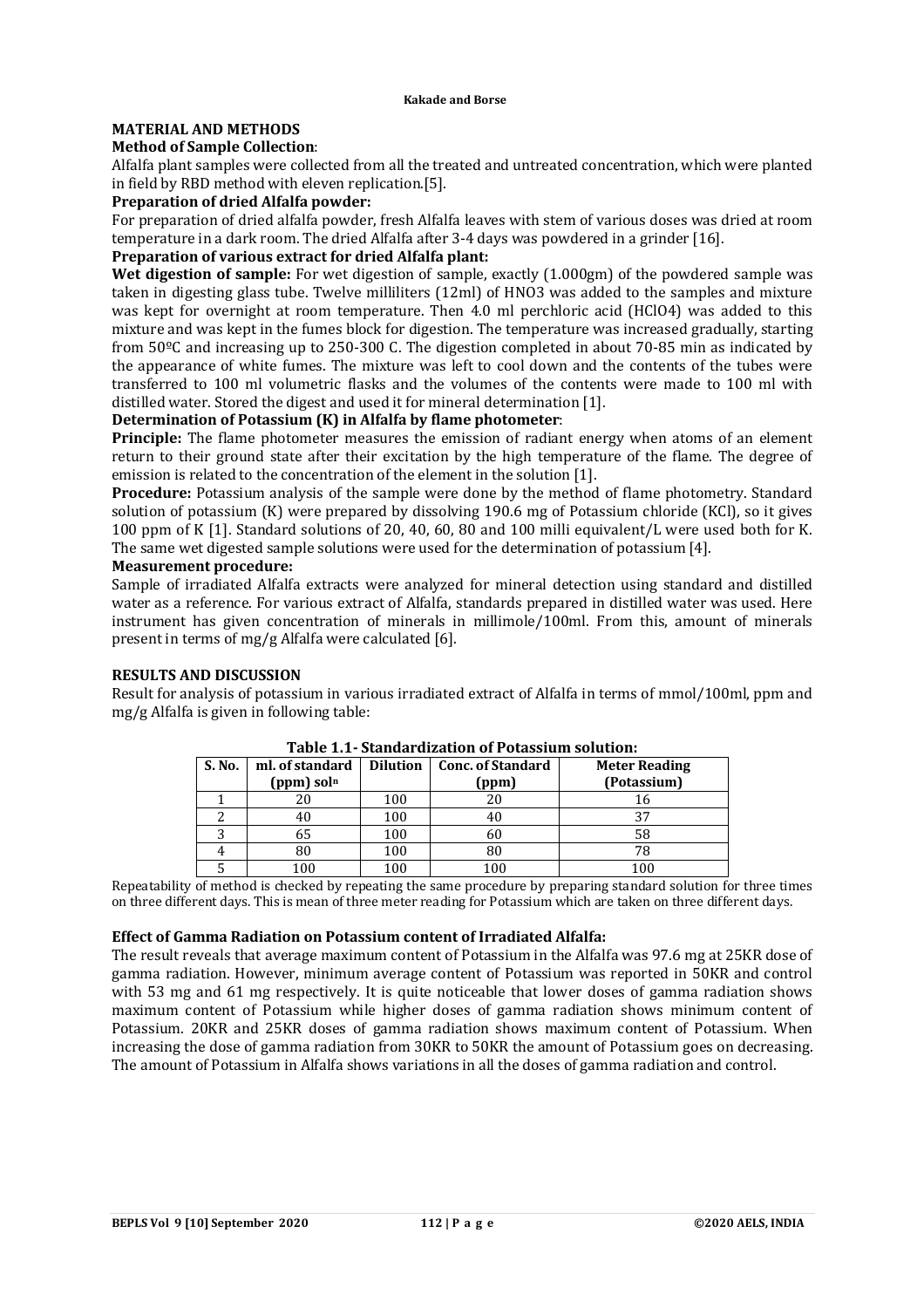#### **Kakade and Borse**

| Sr. | Sample of Irradiated | Amount of Potassium in mg/gm |           |         | Mean | S.D. |
|-----|----------------------|------------------------------|-----------|---------|------|------|
| No. | Alfalfa              | $1st$ Day                    | $2nd$ Day | 3rd Day |      |      |
|     | Control              | 62                           | 60        | 61      | 61   | 1.00 |
| 2   | 5KR                  | 78                           | 80        | 79      | 79   | 1.00 |
| 3   | 10KR                 | 83                           | 82        | 83      | 82.6 | 0.57 |
| 4   | 15KR                 | 89                           | 88        | 88      | 88.3 | 0.57 |
| 5   | 20KR                 | 93                           | 94        | 94      | 93.6 | 0.57 |
| 6   | 25KR                 | 98                           | 97        | 98      | 97.6 | 0.57 |
| 7   | 30KR                 | 86                           | 85        | 84      | 85   | 1.00 |
| 8   | 35KR                 | 76                           | 74        | 75      | 75.3 | 1.00 |
| 9   | <b>40KR</b>          | 68                           | 67        | 67      | 67.3 | 0.57 |
| 10  | 45KR                 | 58                           | 57        | 57      | 57.3 | 0.57 |
| 11  | <b>50KR</b>          | 54                           | 53        | 52      | 53   | 1.00 |

**Table 1.2-Effect of Gamma Radiation on Potassium content of Irradiated Alfalfa**

(Three times with the same extract on three different days by repeating the calibration with freshly prepared standards.)



**Graph 1. Effect of Gamma Radiation on Potassium content of Irradiated Alfalfa**

However, the method of sample preparation by wet digestion method shows relatively variation. Similar result also obtained by Sanni T.A., [15] studied the effect of gamma Irradiation on mineral, vitamin and cooking properties of Sorrel (*Hibiscus Sabdariffa* L.) and recorded that Potassium was significantly increased with increasing radiation dose to 2.0KGy but sodium was significantly reduced at 2.5KGy than at any other dose level. Mohajer *et.al*, [12] also reported that lower doses of gamma radiation have stimulatory effects on nutritional composition of Sainfoin. Borzouei *et.al*, [2] also observed that lower doses will be significant as compared to higher doses. Along with the stimulation of cell division and enzymatic activity there is an increase of mineral and water uptake, which can explain the increase if assimilatory pigments in plants derive from seeds exposed at lower doses [11]. Low doses of Ionizing radiation have modulatory role in the metabolic and biochemical processes of seedling [18].

#### **CONCLUSION**

It is evident from this study that lower doses of gamma radiation i.e. 5KR, 10KR, 15KR, 20KR and 25KR is mostly effective as compared to higher doses with 35KR, 40KR, 45KR and 50KR and control. The stimulatory effect at a lower dose is due to the fact that mutagens at lower concentration stimulate the role of enzyme and growth hormone responsible for growth and inhibitory effect is due to the fact that biological damage increased at a faster rate in higher concentration of mutagen. It is concluded from this study that appropriate mutation or variation in Potassium content of Alfalfa can be created through gamma rays and it can be improved in various genotypes through various gamma ray doses. The proposed flame photometric method was successfully employed to estimate the amount of potassium in eleven different treatments of Alfalfa. The proposed method was found to be simple, specific, accurate